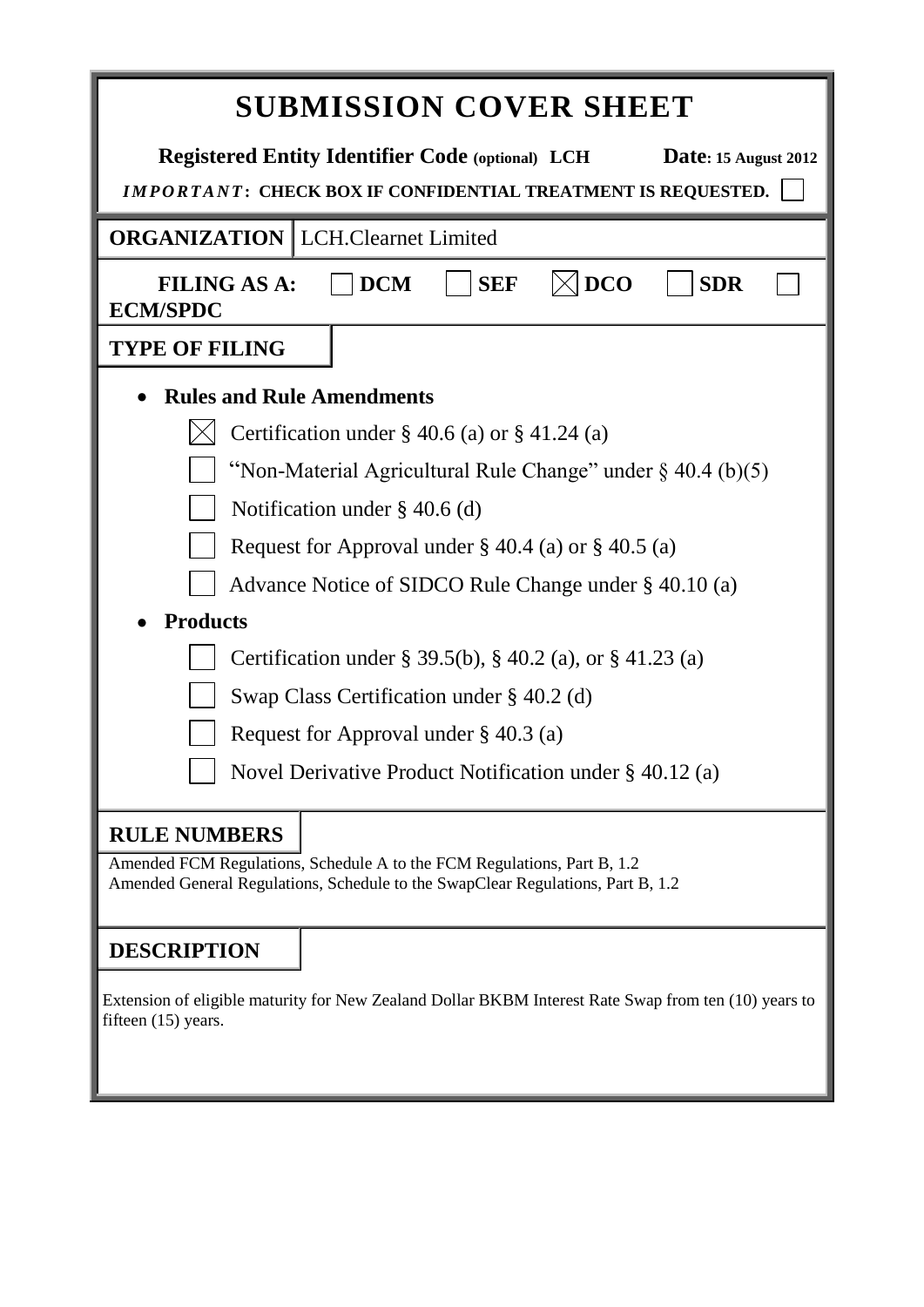# **SUBMISSION OF AMENDMENTS TO THE CLEARINGHOUSE RULES**

TO THE

# **COMMODITY FUTURES TRADING COMMISSION**

SUBMITTED BY

**LCH.Clearnet Limited**

an English limited company

**FILING AS A REGISTERED DERIVATIVES CLEARING ORGANIZATION**

**Pursuant to Commission Regulation § 40.6**

Submitted: 15 August, 2012 \_\_\_\_\_\_\_\_\_\_\_\_\_\_\_\_\_\_\_\_\_\_\_\_\_\_\_\_

\_\_\_\_\_\_\_\_\_\_\_\_\_\_\_\_\_\_\_\_\_\_\_\_\_\_\_\_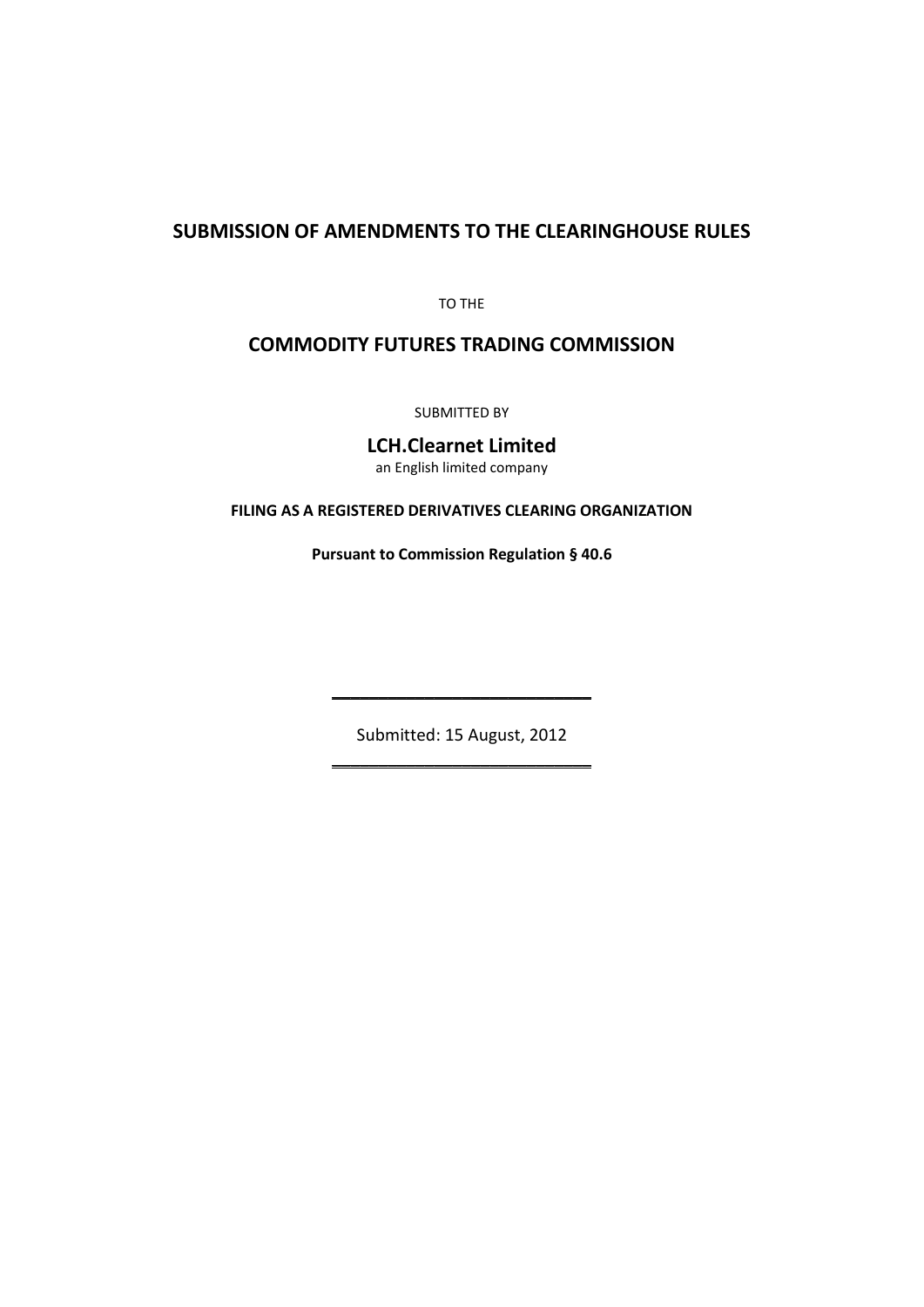# **LCH.CLEARNET LIMITED SELF-CERTIFICATION OF AMENDMENTS TO RULES**

LCH.Clearnet Limited ("LCH.Clearnet"), a derivatives clearing organization registered with the Commodity Futures Trading Commission (the "CFTC"), is submitting for self-certification, pursuant to CFTC Regulation §40.6, amendments to LCH.Clearnet's Rulebook to reflect the extension of the eligible maturity for New Zealand Dollar BKBM Interest Rate Swap ("NZD BKBM IRS").

# **Part I: Explanation and Analysis**

LCH.Clearnet's SwapClear service is proposing to extend the eligible maturity of the NZD BKBM IRS from the current eligible maturity of ten (10) years to fifteen (15) years, continuing to offer it for clearing within the SCM, International client clearing models and FCM model, subject to regulatory approval.

The General Regulations, at Schedule to the SwapClear Regulations, Part B, 1.2, and FCM Regulations, at Schedule A to the FCM Regulations, Part B, 1.2, will be changed to reflect the extended eligible maturity.

# **Part II: Certification by LCH.Clearnet**

LCH.Clearnet certifies to the CFTC, in accordance with CFTC Regulation §40.6, that the amendments to its rules comply with the Commodity Exchange Act and the CFTC Regulations promulgated thereunder. In addition, LCH.Clearnet certifies that LCH.Clearnet has posted a notice of pending certification with the CFTC and a copy of the submission on LCH.Clearnet's website at [http://www.lchclearnet.com/rules\\_and\\_regulations/ltd/proposed\\_rules.asp](http://www.lchclearnet.com/rules_and_regulations/ltd/proposed_rules.asp) A signed certification is attached to this submission as Exhibit B.

### **Part III: Compliance with Core Principles**

LCH.Clearnet complies, and will continue to comply, with all of the Core Principles.

### **Part IV: Opposing Views**

There were no opposing views expressed to LCH.Clearnet by governing board or committee members, members of LCH.Clearnet or market participants that were not incorporated into the rule.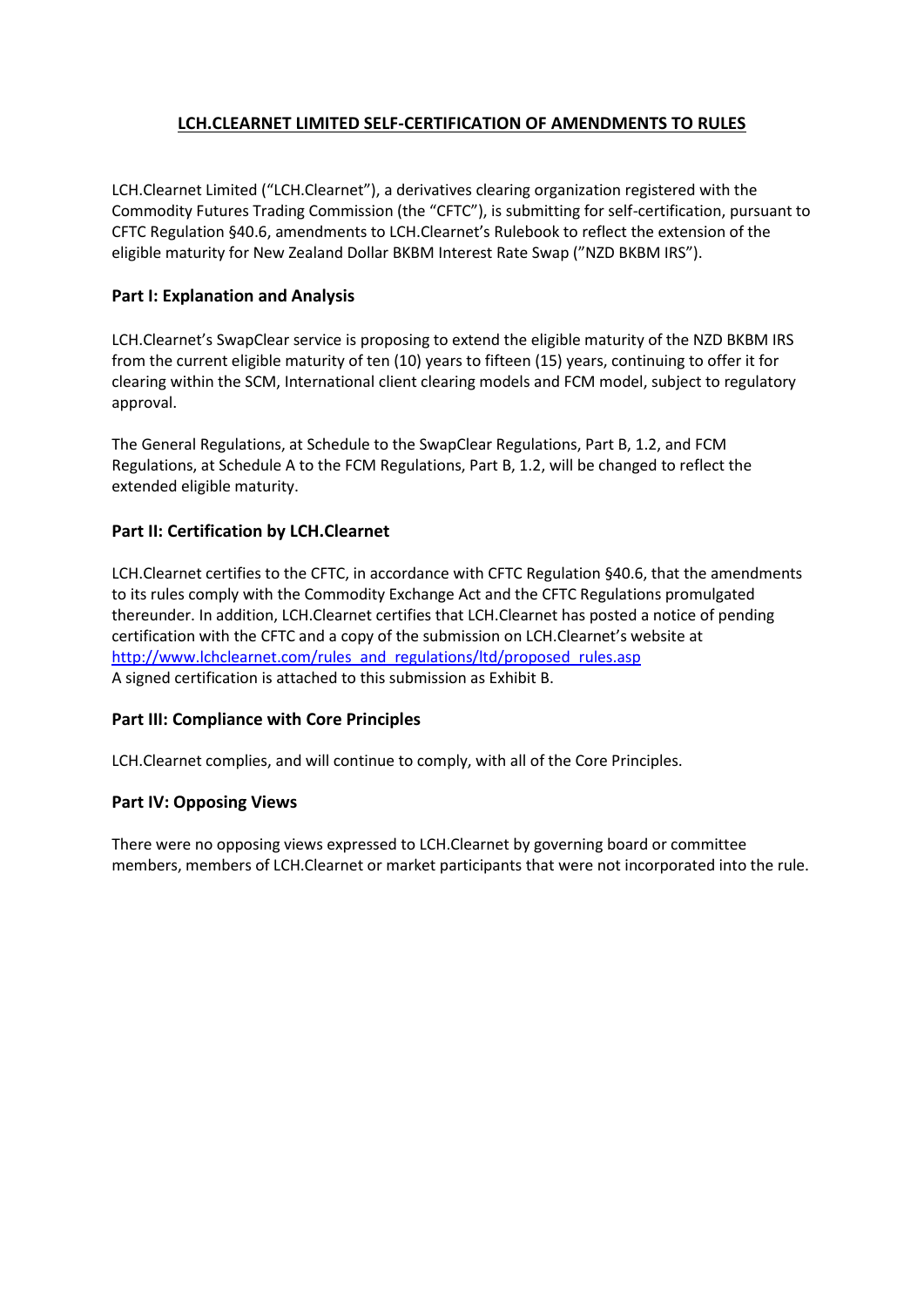**Exhibit A-1 General Regulations** See Attached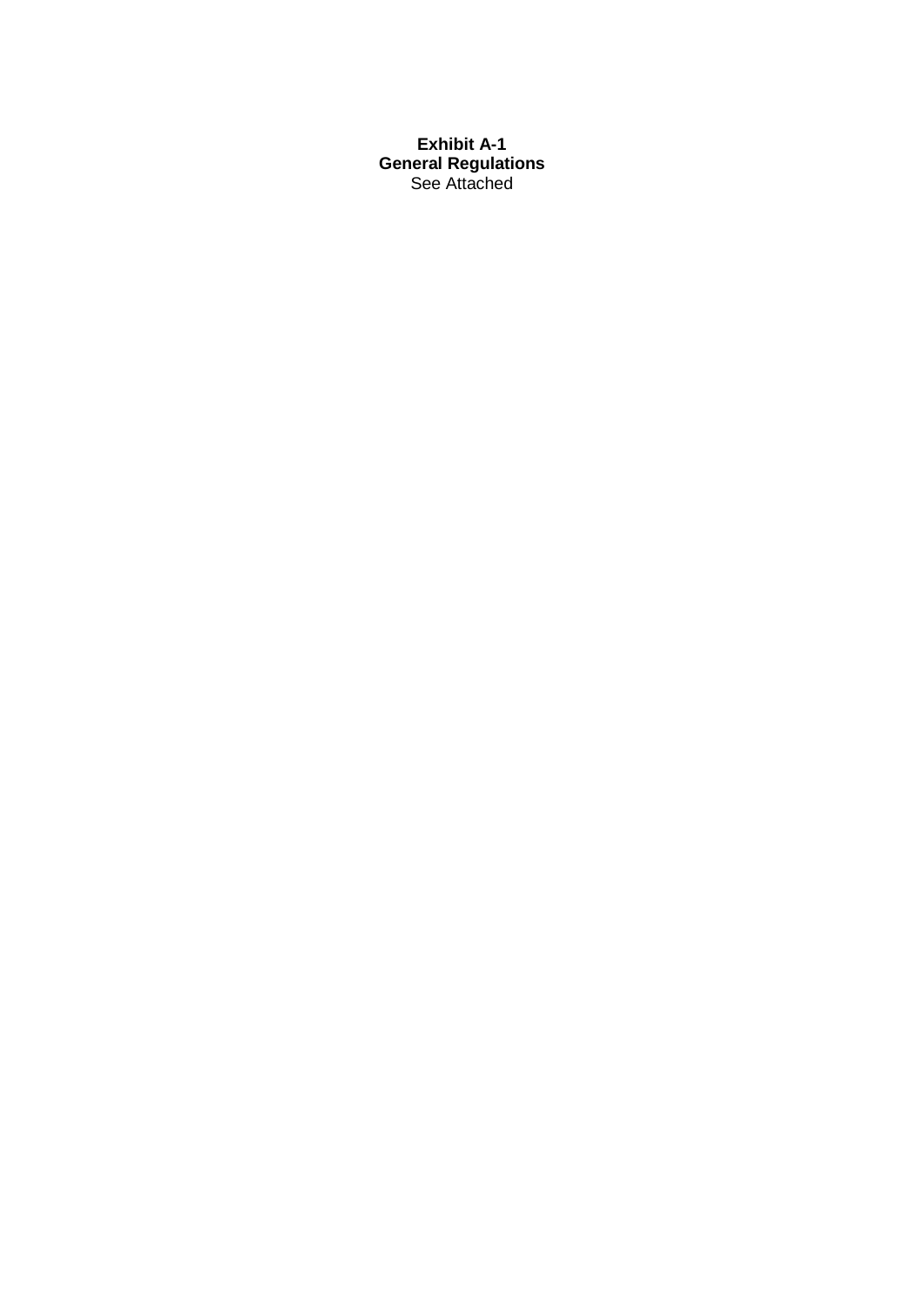### **Part B**

# **Product Eligibility Criteria for Registration of a SwapClear Contract**

### 1. **SwapClear Transaction**

Without prejudice to the Regulations and the Procedures, the Clearing House will only register a SwapClear Contract pursuant to receipt of particulars of a transaction where at the time of the particulars being presented:

- (a) the transaction meets the eligibility criteria, set out in paragraphs  $4.21.2$  (a), (b) or (c) and 1.3, below for a SwapClear Transaction; and
- (b) each party to the transaction is either a SwapClear Dealer or a SwapClear Clearing Member (including an SCM Branch),

and the requirements of (a) and (b) continue to be satisfied at Registration Time.

#### <span id="page-4-0"></span>1.2. **Product eligibility criteria for a SwapClear Transaction**

(a) Vanilla interest rate swaps with constant notional principal having the characteristics set out in the table below;

| <b>Instrument</b>                               | Acceptable<br><b>Currencies</b> | Acceptable<br>Indices <sup>6</sup>                    | <b>Types</b>             |                    | <b>Maximum</b><br><b>Residual</b><br><b>Term</b> | <b>Notional</b><br><b>Amount (Min -</b><br>Max of the<br>relevant<br>currency unit) |
|-------------------------------------------------|---------------------------------|-------------------------------------------------------|--------------------------|--------------------|--------------------------------------------------|-------------------------------------------------------------------------------------|
| Vanilla interest<br>rate swaps with<br>constant | Sterling (GBP)                  | GBP-LIBOR-<br><b>BBA</b>                              | Fixed vs.<br>Floating    | Single<br>currency | 18,275 days                                      | $0.01 -$                                                                            |
| notional<br>principal                           |                                 | GBP-WMBA-<br>SONIA-<br><b>COMPOUND</b>                | Fixed vs.<br>Floating    | Single<br>currency | 736 days                                         |                                                                                     |
|                                                 |                                 | See Article<br>7.1w (vii) for<br>definition           | Floating vs.<br>Floating |                    |                                                  | 99,999,999,999.9<br>9                                                               |
|                                                 | <b>US Dollar</b><br>(USD)       | USD-LIBOR-<br><b>BBA</b>                              | Fixed vs.<br>Floating    | Single<br>currency | 18,275 days                                      | $0.01 -$                                                                            |
|                                                 |                                 | See Article<br>$7.1(ab)$ (xxii)<br>for definition     | Floating vs.<br>Floating |                    |                                                  | 99,999,999,999.9<br>9                                                               |
|                                                 |                                 | USD-Federal<br>Funds H.15-<br>OIS-<br><b>COMPOUND</b> | Fixed vs.<br>Floating    | Single<br>currency | 736 days                                         |                                                                                     |
|                                                 |                                 | See article<br>7.1(ab)(xxxix)<br>for definition       |                          |                    |                                                  |                                                                                     |
|                                                 | Euro (EUR)                      | EUR-LIBOR-<br><b>BBA</b>                              | Fixed vs.<br>Floating    | Single<br>currency | 18,275 days                                      | $0.01 -$                                                                            |

-

<sup>6</sup> References in this column are to the 2006 ISDA Definitions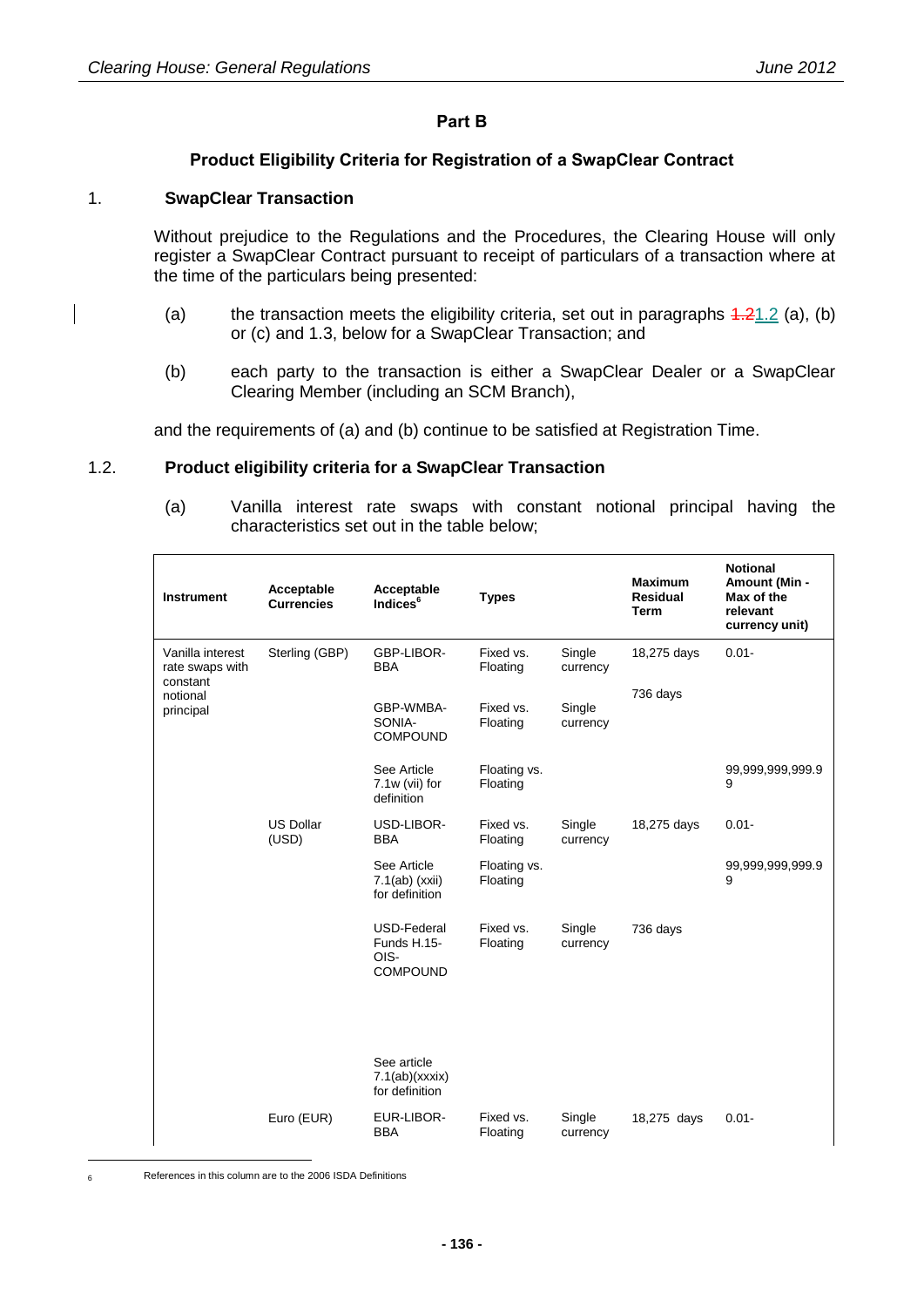| Instrument                                                               | Acceptable<br><b>Currencies</b> | Acceptable<br>Indices <sup>6</sup>               | <b>Types</b>              |                    | <b>Maximum</b><br>Residual<br>Term | <b>Notional</b><br>Amount (Min -<br>Max of the<br>relevant<br>currency unit) |
|--------------------------------------------------------------------------|---------------------------------|--------------------------------------------------|---------------------------|--------------------|------------------------------------|------------------------------------------------------------------------------|
|                                                                          |                                 | See Article<br>$7.1(f)(vii)$ for<br>definition   | Floating vs.<br>Floating  |                    |                                    | 99,999,999,999.9<br>9                                                        |
|                                                                          |                                 | EUR-<br>EURIBOR-<br>Telerate                     |                           |                    |                                    |                                                                              |
|                                                                          |                                 | See article 7.1<br>$(f)(ii)$ for<br>definition   |                           |                    |                                    |                                                                              |
|                                                                          |                                 | EUR-EONIA-<br>OIS-<br><b>COMPOUND</b>            | Fixed vs.<br>Floating     | 736 days           |                                    |                                                                              |
|                                                                          |                                 | See Article<br>$7.1(f)$ (viii) for<br>definition |                           |                    |                                    |                                                                              |
|                                                                          | Australian<br>Dollar (AUD)      | AUD-BBR-<br><b>BBSW</b>                          | Fixed vs.<br>Floating     | Single<br>currency | 10,970 days                        | $0.01 -$<br>99,999,999,999.9<br>9                                            |
|                                                                          |                                 | See Article<br>$7.1(a)$ (iv) for<br>definition   | Floating vs.<br>Floating  |                    |                                    |                                                                              |
| Vanilla interest<br>rate swaps with<br>constant<br>notional<br>principal |                                 | AUD-LIBOR-<br>BBA                                |                           |                    |                                    |                                                                              |
|                                                                          |                                 | See Article<br>$7.1(a)$ (viii) for<br>definition |                           |                    |                                    |                                                                              |
|                                                                          | Canadian<br>Dollar (CAD)        | CAD-BA-CDOR                                      | Fixed vs.<br>Floating     | Single<br>currency | 10,970 days                        | $0.01 -$<br>99,999,999,999.9<br>9                                            |
|                                                                          |                                 | See Article<br>$7.1(b)$ (ii) for<br>definition   | Floating vs.<br>Floating  |                    |                                    |                                                                              |
|                                                                          |                                 | CAD-LIBOR-<br>BBA                                |                           |                    |                                    |                                                                              |
|                                                                          |                                 | See Article<br>$7.1(b)$ (viii) for<br>definition |                           |                    |                                    |                                                                              |
|                                                                          | Czech Koruna<br>(CZK)           | CZK-PRIBOR-<br><b>PRBO</b>                       | FIXED vs.<br><b>FLOAT</b> | Single<br>currency | 3670 days                          | $0.01 -$<br>99,999,999,999.9<br>9                                            |
|                                                                          |                                 | See Article 7.1r<br>(i) for definition           | FLOAT vs.<br><b>FLOAT</b> |                    |                                    |                                                                              |
|                                                                          | Danish Krone<br>(DKK)           | DKK-CIBOR-<br>DKNA13                             | Fixed vs.<br>Floating     | Single<br>currency | 3670 days                          | $0.01 -$<br>99,999,999,999.9<br>9                                            |
|                                                                          |                                 | See Article<br>$7.1(e)$ (i) for<br>definition    | Floating vs.<br>Floating  |                    |                                    |                                                                              |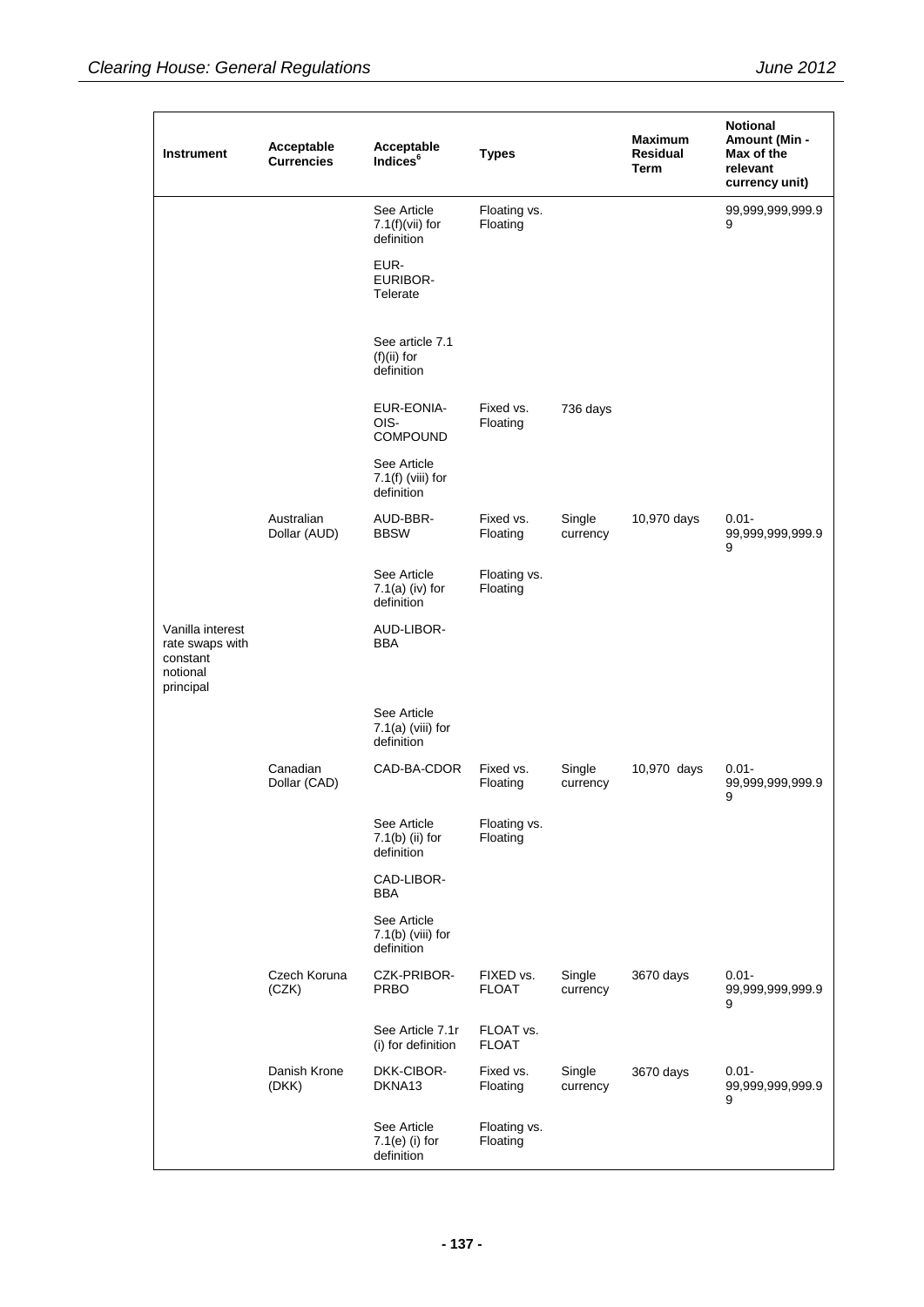$\overline{\phantom{a}}$ 

| Instrument | Acceptable<br><b>Currencies</b> | Acceptable<br>Indices <sup>6</sup>              | <b>Types</b>              |                    | <b>Maximum</b><br>Residual<br>Term | <b>Notional</b><br>Amount (Min -<br>Max of the<br>relevant<br>currency unit) |
|------------|---------------------------------|-------------------------------------------------|---------------------------|--------------------|------------------------------------|------------------------------------------------------------------------------|
|            |                                 | DKK-CIBOR2-<br>DKNA13                           |                           |                    |                                    |                                                                              |
|            |                                 | See Article<br>$7.1(e)$ (ii) for<br>definition  |                           |                    |                                    |                                                                              |
|            | Hong Kong<br>Dollar (HKD)       | HKD-HIBOR-<br>$HIBOR=$                          | Fixed vs.<br>Floating     | Single<br>currency | 3670 days                          | $0.01 -$<br>99,999,999,999.9<br>9                                            |
|            |                                 | See Article<br>$7.1(g)$ (ii) for<br>definition  | Floating vs.<br>Floating  |                    |                                    |                                                                              |
|            |                                 | HKD-HIBOR-<br><b>HKAB</b>                       |                           |                    |                                    |                                                                              |
|            |                                 | See Article<br>$7.1(g)$ (iii) for<br>definition |                           |                    |                                    |                                                                              |
|            |                                 | <b>HKD-HIBOR-</b><br><b>ISDC</b>                |                           |                    |                                    |                                                                              |
|            |                                 | See Article<br>$7.1(g)$ (i) for<br>definition   |                           |                    |                                    |                                                                              |
|            | Hungarian<br>Forint (HUF)       | HUF-BUBOR-<br>Reuters                           | FIXED vs.<br><b>FLOAT</b> | Single<br>currency | 3670 days                          | $1 -$<br>10,000,000,000,0<br>00                                              |
|            |                                 | See Article 7.1r<br>(i) for definition          | FLOAT vs.<br><b>FLOAT</b> |                    |                                    |                                                                              |
|            | Japanese Yen<br>(JPY)           | JPY-LIBOR-<br>BBA                               | Fixed vs.<br>Floating     | Single<br>currency | 10970 days                         | $1 -$<br>10,000,000,000,0<br>00                                              |
|            |                                 | See Article<br>$7.1(l)$ (iv) for<br>definition  | Floating vs.<br>Floating  |                    |                                    |                                                                              |
|            | New Zealand<br>Dollar (NZD)     | NZD-BBR-<br>Telerate                            | Fixed vs.<br>Floating     | Single<br>currency | 36705495<br>days                   | $0.01 -$<br>99,999,999,999.9<br>9                                            |
|            |                                 | See Article<br>7.1(l) (iii) for<br>definition   | Floating vs.<br>Floating  |                    |                                    |                                                                              |
|            | New Zealand<br>Dollar (NZD)     | NZD-BBR-FRA                                     | Fixed vs.<br>Floating     | Single<br>currency | 36705495<br>days                   | $0.01 -$<br>99,999,999,999.9<br>9                                            |
|            |                                 | See Article<br>$7.1(p)$ (iii) for<br>definition | Floating vs.<br>Floating  |                    |                                    |                                                                              |
|            | Norwegian<br>Krone (NOK)        | NOK-NIBOR-<br><b>NIBR</b>                       | Fixed vs.<br>Floating     | Single<br>currency | 3670 days                          | $0.01 -$<br>99,999,999,999.9<br>9                                            |
|            |                                 | See Article<br>$7.1(q)$ (i) for<br>definition   | Floating vs.<br>Floating  |                    |                                    |                                                                              |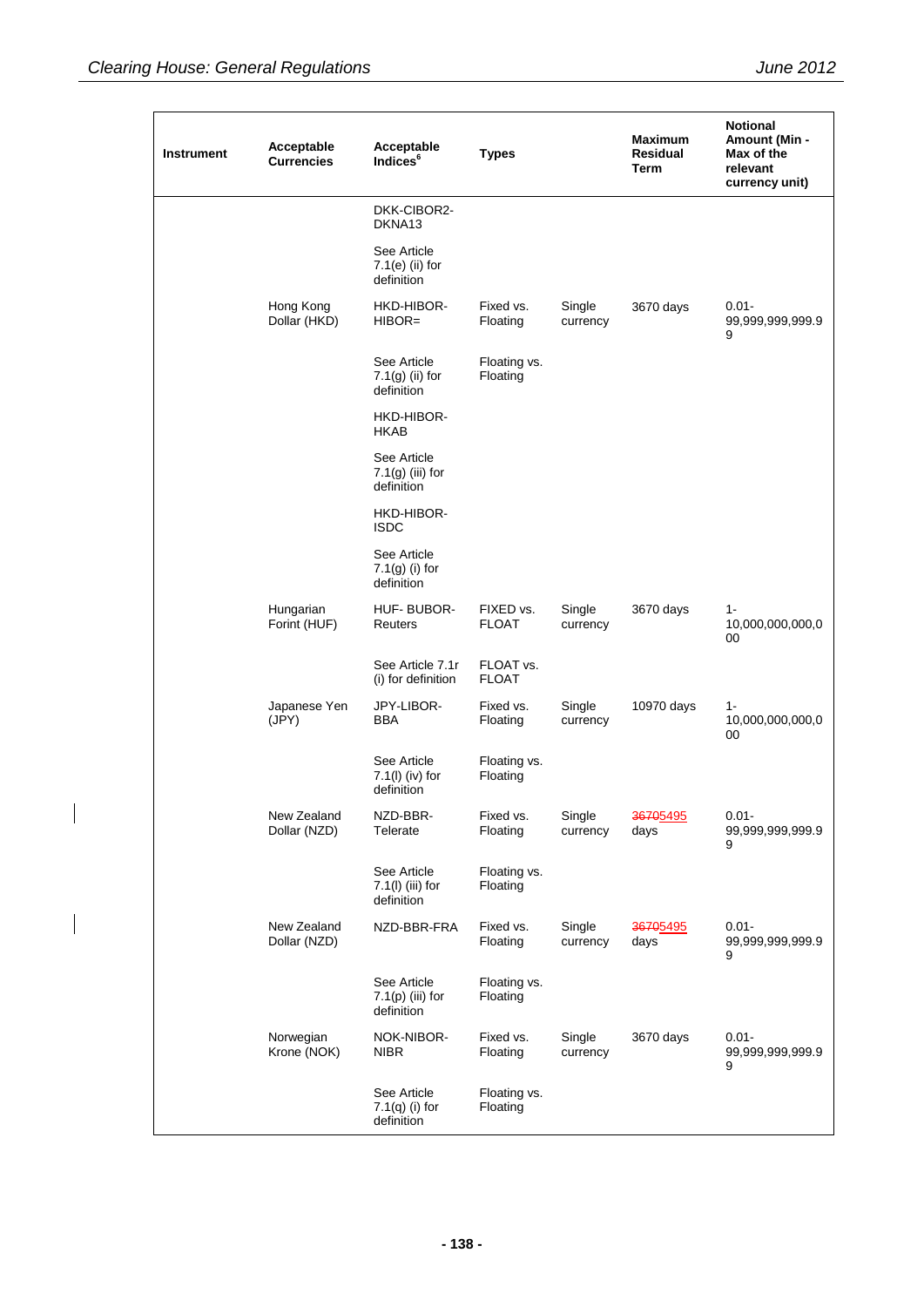**Exhibit A-2 FCM Regulations** See Attached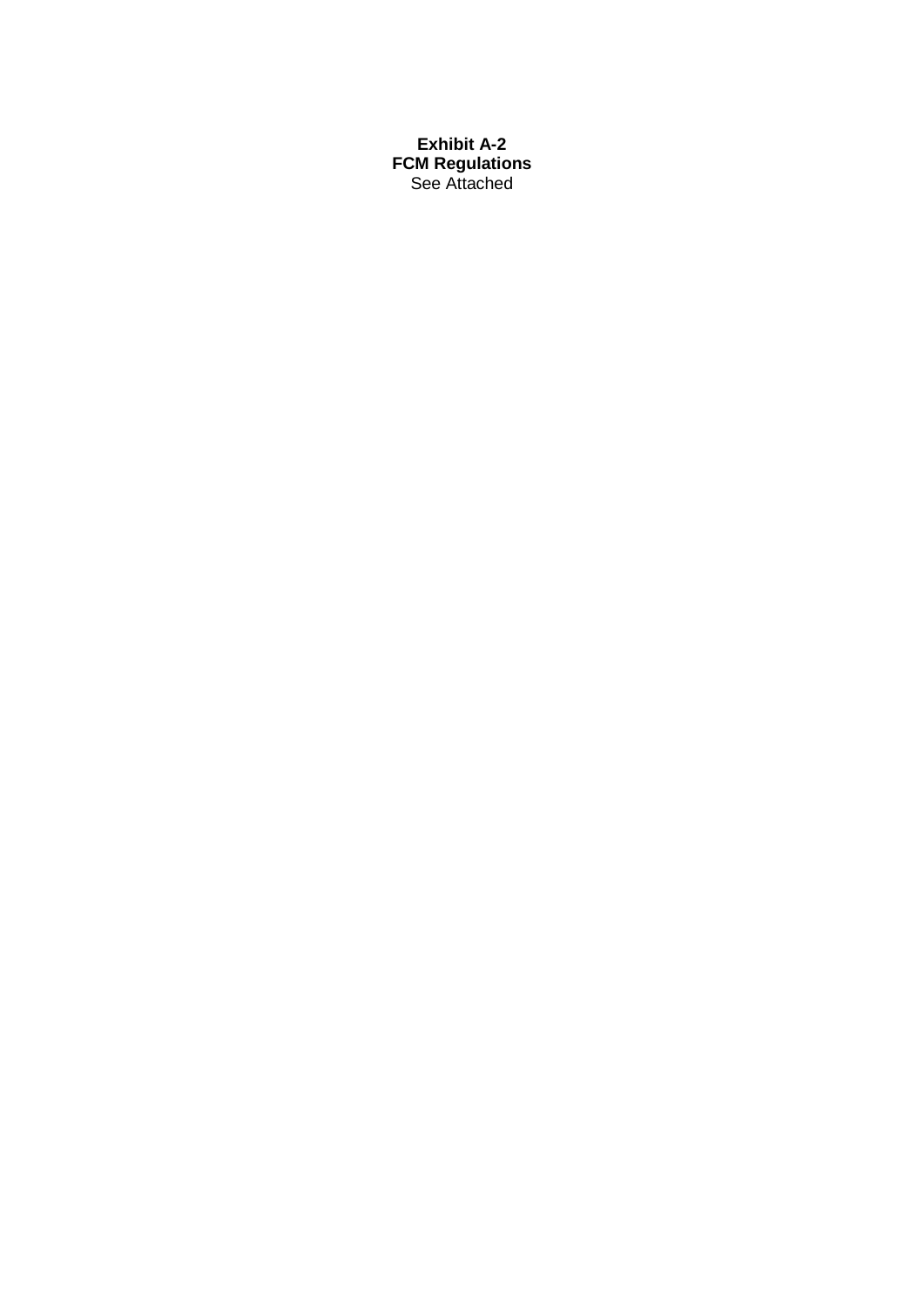#### **Part B**

### **Product Eligibility Criteria for Registration of an FCM SwapClear Contract**

#### **1. FCM SwapClear Transaction**

Without prejudice to the FCM Regulations and the FCM Procedures, the Clearing House will only register an FCM SwapClear Contract pursuant to receipt of particulars of a transaction where at the time of the particulars being presented:

- (a) the transaction meets the eligibility criteria, set out in paragraph 1.2(A), (B) and 1.3, below for an FCM SwapClear Transaction; and
- (b) each party to the transaction is an Executing Party;

and the requirements of (a) and (b) continue to be satisfied at Registration Time.

#### 1.2. **Product eligibility criteria for an FCM SwapClear Transaction**

(a) Vanilla interest rate swaps with constant notional principal having the characteristics set out in the table below;

| <b>Instrument</b>                         | Acceptable Acceptable<br><b>Currencies</b> | Indices $1$                                        | <b>Types</b>                |                    | <b>Maximum</b><br><b>Residual</b><br>Term | <b>Notional</b><br><b>Amount (Min-</b><br>Max of the<br>relevant<br>currency unit) |
|-------------------------------------------|--------------------------------------------|----------------------------------------------------|-----------------------------|--------------------|-------------------------------------------|------------------------------------------------------------------------------------|
| Vanilla<br>interest<br>rate swaps         | Sterling<br>(GBP)                          | GBP-<br>LIBOR-<br><b>BBA</b>                       | Fixed<br>VS.<br>Floating    | Single<br>currency | 18,275<br>days                            | $0.01 -$                                                                           |
| with<br>constant<br>notional<br>principal |                                            | GBP-<br>WMBA-<br>SONIA-<br><b>COMPOUN</b><br>D     | Fixed<br>VS.<br>Floating    | Single<br>currency | 736 days                                  |                                                                                    |
|                                           |                                            | See Article<br>$7.1w$ (vii)<br>for<br>definition   | Floating<br>VS.<br>Floating |                    |                                           | 99,999,999,9<br>99.99                                                              |
|                                           | <b>US Dollar</b><br>(USD)                  | USD-<br>LIBOR-<br><b>BBA</b>                       | Fixed<br>VS.<br>Floating    | Single<br>currency | 18,275<br>days                            | $0.01 -$                                                                           |
|                                           |                                            | See Article<br>7.1(ab)<br>(xxii) for<br>definition | Floating<br>VS.<br>Floating |                    |                                           | 99,999,999,9<br>99.99                                                              |

<sup>1</sup> References in this column are to the 2006 ISDA Definitions

-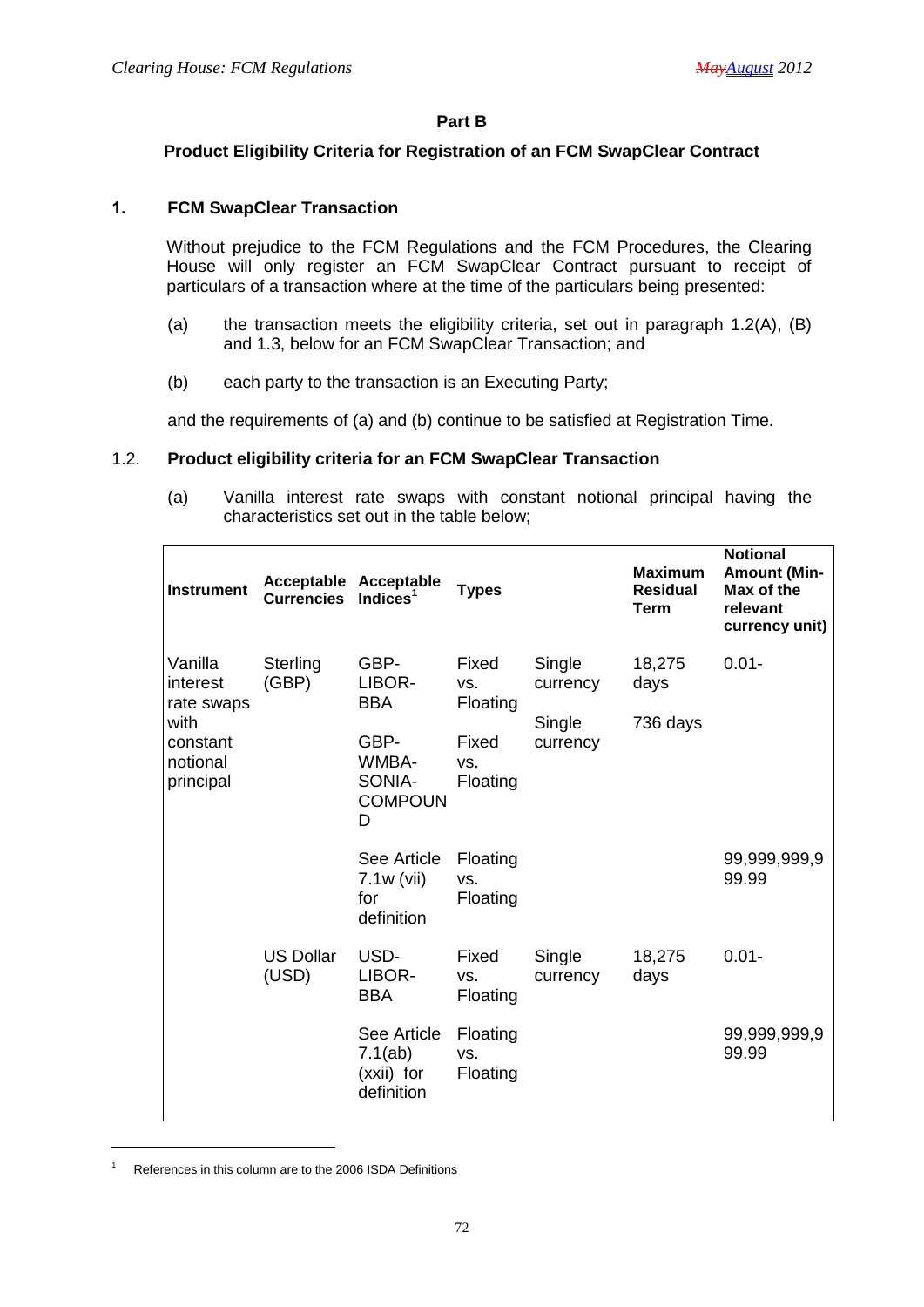| <b>Instrument</b> | Acceptable Acceptable<br>Currencies Indices <sup>1</sup> |                                                                     | <b>Types</b>                |                    | <b>Maximum</b><br><b>Residual</b><br><b>Term</b> | <b>Notional</b><br><b>Amount (Min-</b><br>Max of the<br>relevant<br>currency unit) |
|-------------------|----------------------------------------------------------|---------------------------------------------------------------------|-----------------------------|--------------------|--------------------------------------------------|------------------------------------------------------------------------------------|
|                   |                                                          | USD-<br>Federal<br><b>Funds</b><br>H.15-OIS-<br><b>COMPOUN</b><br>D | Fixed<br>VS.<br>Floating    | Single<br>currency | 736 days                                         |                                                                                    |
|                   |                                                          | See article<br>7.1(ab)(xxxi)<br>x) for<br>definition                |                             |                    |                                                  |                                                                                    |
|                   | Euro<br>(EUR)                                            | EUR-<br>LIBOR-<br><b>BBA</b>                                        | Fixed<br>VS.<br>Floating    | Single<br>currency | 18,275<br>days                                   | $0.01 -$                                                                           |
|                   |                                                          | See Article<br>$7.1(f)(\n$<br>for<br>definition                     | Floating<br>VS.<br>Floating |                    |                                                  | 99,999,999,9<br>99.99                                                              |
|                   |                                                          | EUR-<br><b>EURIBOR-</b><br><b>Telerate</b>                          |                             |                    |                                                  |                                                                                    |
|                   |                                                          | See article<br>7.1 (f)(ii) for<br>definition                        |                             |                    |                                                  |                                                                                    |
|                   |                                                          | EUR-<br><b>EONIA-</b><br>OIS-<br><b>COMPOUN</b><br>D                | Fixed<br>VS.<br>Floating    | 736 days           |                                                  |                                                                                    |
|                   |                                                          | See Article<br>$7.1(f)$ (viii)<br>for<br>definition                 |                             |                    |                                                  |                                                                                    |
|                   | Australian<br>Dollar<br>(AUD)                            | AUD-BBR-<br><b>BBSW</b>                                             | Fixed<br>VS.<br>Floating    | Single<br>currency | 10,970<br>days                                   | $0.01 -$<br>99,999,999,9<br>99.99                                                  |
|                   |                                                          | See Article<br>$7.1(a)$ (iv)<br>for<br>definition                   | Floating<br>VS.<br>Floating |                    |                                                  |                                                                                    |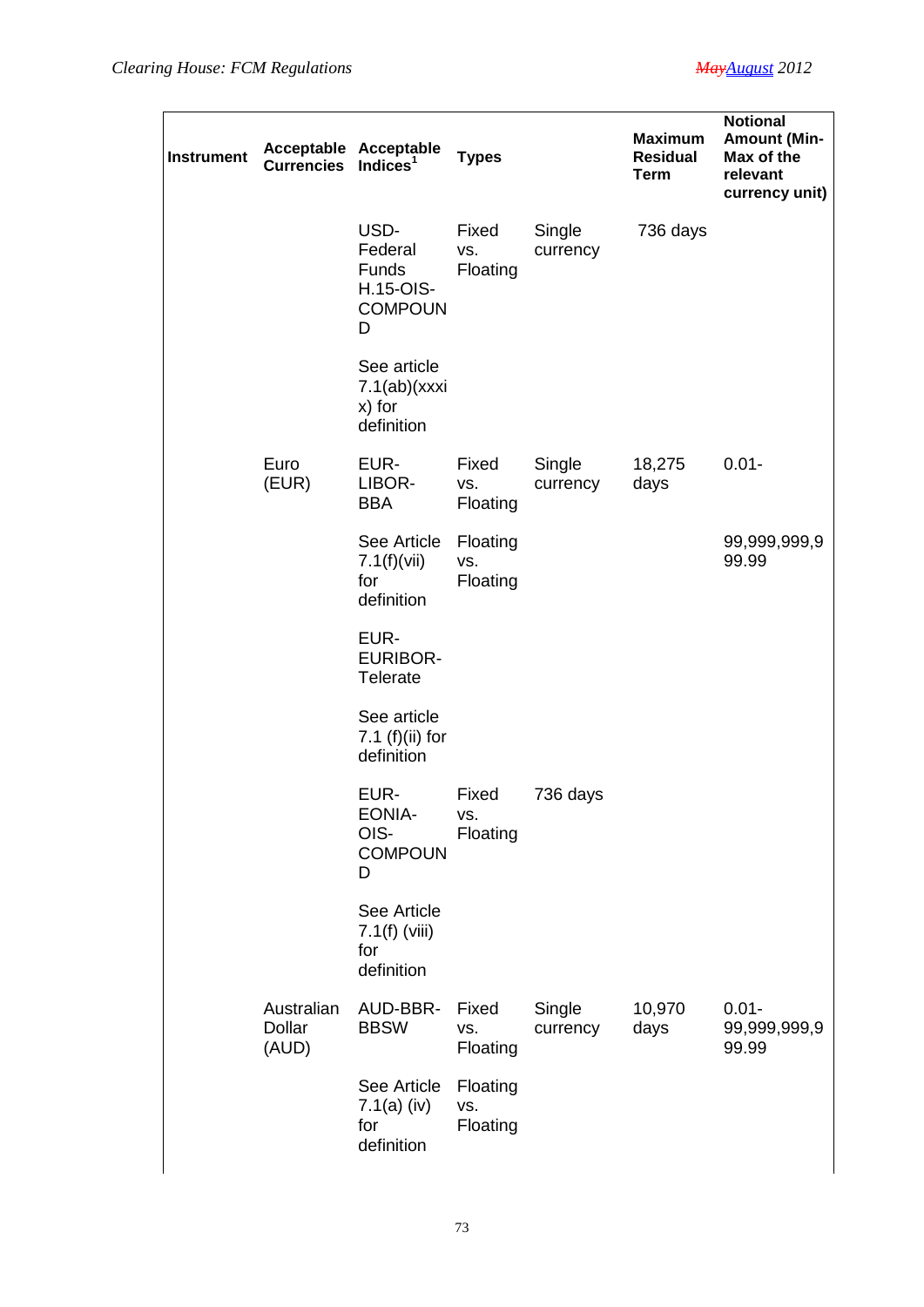| <b>Instrument</b> | Acceptable Acceptable<br><b>Currencies</b> | Indices $1$                                         | <b>Types</b>                        |                    | <b>Maximum</b><br><b>Residual</b><br><b>Term</b> | <b>Notional</b><br><b>Amount (Min-</b><br>Max of the<br>relevant<br>currency unit) |
|-------------------|--------------------------------------------|-----------------------------------------------------|-------------------------------------|--------------------|--------------------------------------------------|------------------------------------------------------------------------------------|
|                   | Danish<br>Krone<br>(DKK)                   | DKK-<br>CIBOR-<br>DKNA13                            | Fixed<br>VS.<br>Floating            | Single<br>currency | 3670 days                                        | $0.01 -$<br>99,999,999,9<br>99.99                                                  |
|                   |                                            | See Article<br>$7.1(e)$ (i) for $vs.$<br>definition | Floating<br>Floating                |                    |                                                  |                                                                                    |
|                   |                                            | DKK-<br>CIBOR2-<br>DKNA13                           |                                     |                    |                                                  |                                                                                    |
|                   |                                            | See Article<br>$7.1(e)$ (ii)<br>for<br>definition   |                                     |                    |                                                  |                                                                                    |
|                   | Hong Kong HKD-<br><b>Dollar</b><br>(HKD)   | HIBOR-<br>HIBOR=                                    | Fixed<br>VS.<br>Floating            | Single<br>currency | 3670 days 0.01-                                  | 99,999,999,9<br>99.99                                                              |
|                   |                                            | See Article<br>$7.1(g)$ (ii)<br>for<br>definition   | Floating<br>VS.<br>Floating         |                    |                                                  |                                                                                    |
|                   |                                            | HKD-<br>HIBOR-<br><b>HKAB</b>                       |                                     |                    |                                                  |                                                                                    |
|                   |                                            | See Article<br>$7.1(g)$ (iii)<br>for<br>definition  |                                     |                    |                                                  |                                                                                    |
|                   |                                            | HKD-<br>HIBOR-<br><b>ISDC</b>                       |                                     |                    |                                                  |                                                                                    |
|                   |                                            | See Article<br>$7.1(g)$ (i) for<br>definition       |                                     |                    |                                                  |                                                                                    |
|                   | Hungarian<br>Forint<br>(HUF)               | HUF-<br><b>BUBOR-</b><br>Reuters                    | <b>FIXED</b><br>VS.<br><b>FLOAT</b> | Single<br>currency | 3670 days                                        | $1-$<br>10,000,000,0<br>00,000                                                     |
|                   |                                            | See Article<br>$7.1r(i)$ for                        | <b>FLOAT</b><br>VS.                 |                    |                                                  |                                                                                    |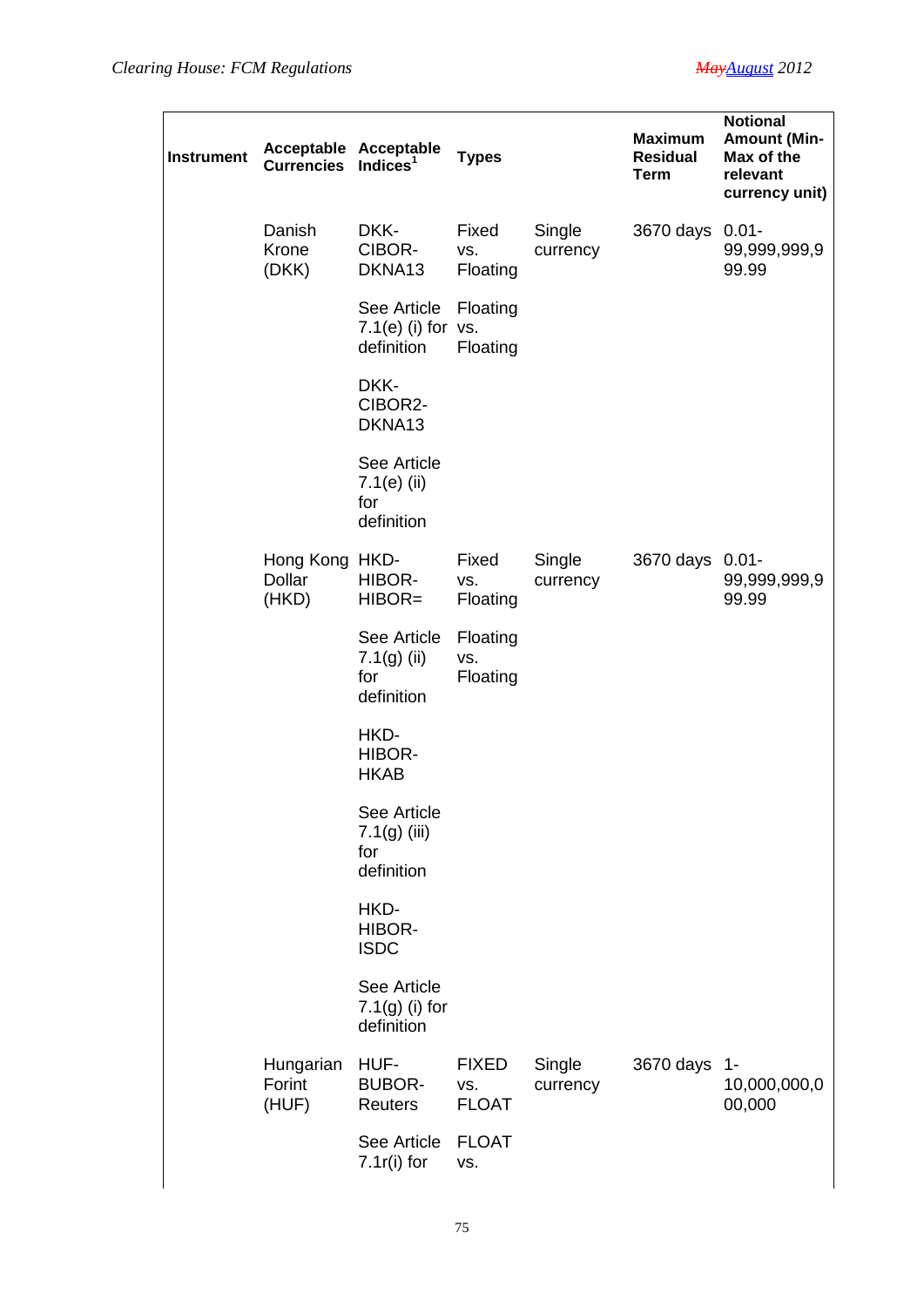| Instrument | Acceptable Acceptable<br><b>Currencies</b>      | Indices $1$                                        | <b>Types</b>                        |                    | <b>Maximum</b><br><b>Residual</b><br><b>Term</b> | <b>Notional</b><br><b>Amount (Min-</b><br>Max of the<br>relevant<br>currency unit) |
|------------|-------------------------------------------------|----------------------------------------------------|-------------------------------------|--------------------|--------------------------------------------------|------------------------------------------------------------------------------------|
|            |                                                 | definition                                         | <b>FLOAT</b>                        |                    |                                                  |                                                                                    |
|            | Japanese<br>Yen (JPY)                           | JPY-<br>LIBOR-<br><b>BBA</b>                       | Fixed<br>VS.<br>Floating            | Single<br>currency | 10970<br>days                                    | 1-<br>10,000,000,0<br>00,000                                                       |
|            |                                                 | See Article<br>$7.1(l)$ (iv)<br>for<br>definition  | Floating<br>VS.<br>Floating         |                    |                                                  |                                                                                    |
|            | <b>New</b><br>Zealand<br><b>Dollar</b><br>(NZD) | NZD-BBR-<br><b>Telerate</b>                        | Fixed<br>VS.<br>Floating            | Single<br>currency | 36705495<br>days                                 | $0.01 -$<br>99,999,999,9<br>99.99                                                  |
|            |                                                 | See Article<br>$7.1(l)$ (iii)<br>for<br>definition | Floating<br>VS.<br>Floating         |                    |                                                  |                                                                                    |
|            |                                                 | See Article<br>$7.1(p)$ (iii)<br>for<br>definition | Floating<br>VS.<br>Floating         |                    |                                                  |                                                                                    |
|            | <b>New</b><br>Zealand<br>Dollar<br>(NZD)        | NZD-BBR-<br><b>FRA</b>                             | Fixed<br>VS.<br>Floating            | Single<br>currency | 36705495<br>days                                 | $0.01 -$<br>99,999,999,9<br>99.99                                                  |
|            |                                                 | See Article<br>$7.1(p)$ (iii)<br>for<br>definition | Floating<br>VS.<br>Floating         |                    |                                                  |                                                                                    |
|            | Norwegian<br>Krone<br>(NOK)                     | NOK-<br>NIBOR-<br><b>NIBR</b>                      | Fixed<br>VS.<br>Floating            | Single<br>currency | 3670 days                                        | $0.01 -$<br>99,999,999,9<br>99.99                                                  |
|            |                                                 | See Article<br>$7.1(q)$ (i) for vs.<br>definition  | Floating<br>Floating                |                    |                                                  |                                                                                    |
|            | Singapore<br>Dolar<br>(SGD)                     | SGD-<br>SOR-<br>Reuters                            | <b>FIXED</b><br>VS.<br><b>FLOAT</b> | Single<br>currency | 3670 days                                        | $0.01 -$<br>99,999,999,9<br>99.99                                                  |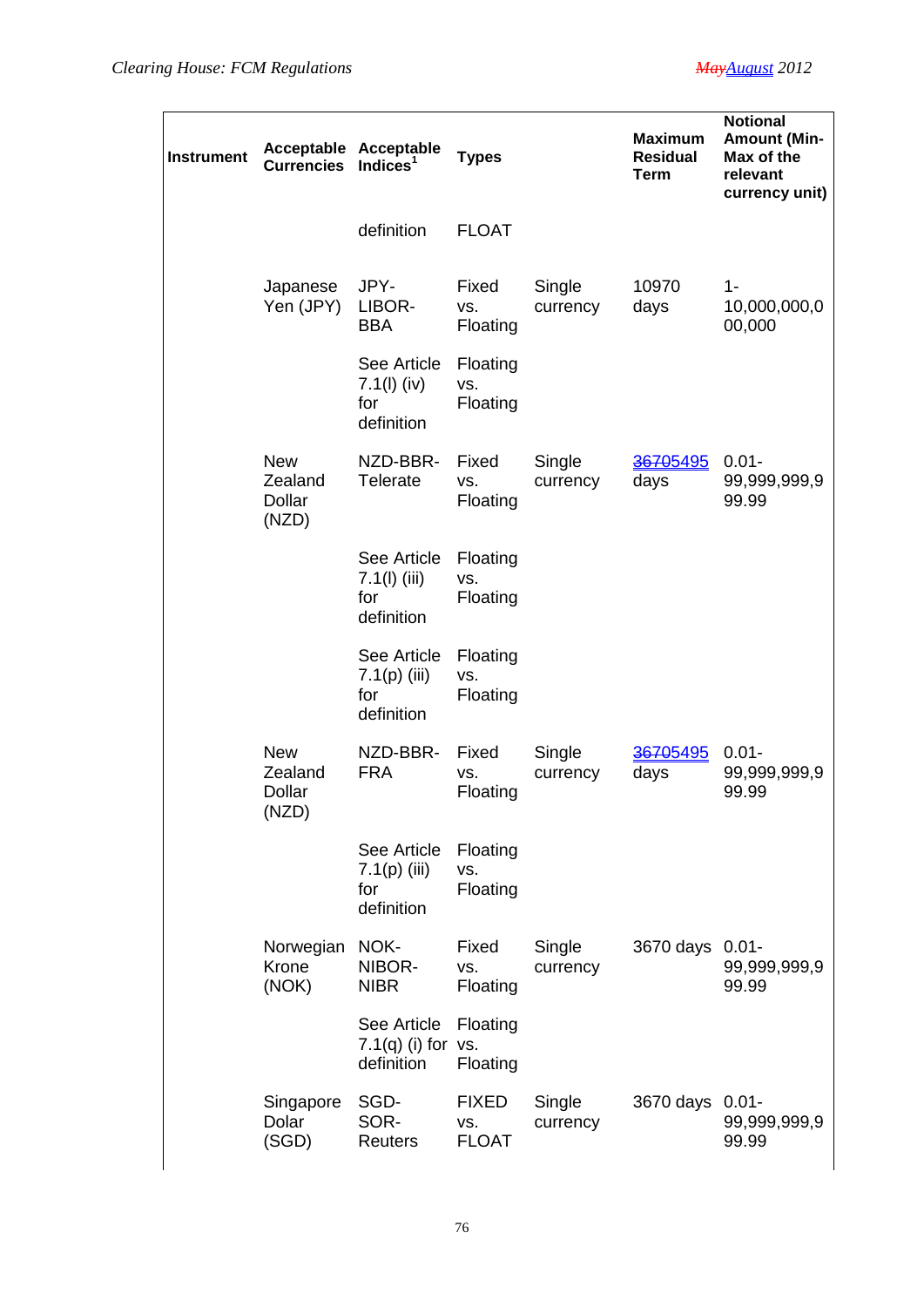| Instrument | Acceptable Acceptable<br><b>Currencies</b> | Indices $1$                                          | <b>Types</b>                        |                    | <b>Maximum</b><br><b>Residual</b><br><b>Term</b> | <b>Notional</b><br><b>Amount (Min-</b><br>Max of the<br>relevant<br>currency unit) |
|------------|--------------------------------------------|------------------------------------------------------|-------------------------------------|--------------------|--------------------------------------------------|------------------------------------------------------------------------------------|
|            |                                            | See Article<br>$7.1(q)$ (i) for vs.<br>definition    | Floating<br>Floating                |                    |                                                  |                                                                                    |
|            | Swedish<br>Krona<br>(SEK)                  | SEK-<br>STIBOR-<br><b>SIDE</b>                       | Fixed<br>VS.<br>Floating            | Single<br>currency | 10,970<br>days                                   | $0.01 -$<br>99,999,999,9<br>99.99                                                  |
|            |                                            | See Article<br>$7.1(x)$ (i) for vs.<br>definition    | Floating<br>Floating                |                    |                                                  |                                                                                    |
|            | <b>Swiss</b><br>Franc<br>(CHF)             | CHF-<br>LIBOR-<br><b>BBA</b>                         | Fixed<br>VS.<br>Floating            | Single<br>currency | 10,970<br>days                                   | $0.01 -$<br>99,999,999,9<br>99.99                                                  |
|            |                                            | See Article<br>7.1 $(y)$ (ii)<br>for<br>definition   |                                     |                    |                                                  |                                                                                    |
|            |                                            | CHF-<br>TOIS_OIS_vs.<br><b>COMPOUN Floating</b><br>D | Fixed                               | Single<br>currency | 736 days                                         |                                                                                    |
|            |                                            | See Article<br>7.1(y) (iv)<br>for<br>definition      | Floating<br>VS.<br>Floating         |                    |                                                  |                                                                                    |
|            | Polish<br>Zloty(PLN)                       | <b>PLN</b>                                           | <b>FIXED</b><br>VS.<br><b>FLOAT</b> | Single<br>currency | 3670 days 0.01-                                  | 99,999,999,9<br>99.99                                                              |
|            |                                            | <b>WIBOR-</b><br><b>WIBO</b>                         |                                     |                    |                                                  |                                                                                    |
|            |                                            | See Article<br>$7.1r$ (i) for<br>definition          | <b>FLOAT</b><br>VS.<br><b>FLOAT</b> |                    |                                                  |                                                                                    |
|            | South<br>African<br>Rand<br>(ZAR)          | <b>ZAR</b>                                           | <b>FIXED</b><br>VS.<br><b>FLOAT</b> | Single<br>currency | 3670 days 0.01-                                  | 99,999,999,9<br>99.99                                                              |
|            |                                            | JIBAR-<br><b>SAFEX</b>                               |                                     |                    |                                                  |                                                                                    |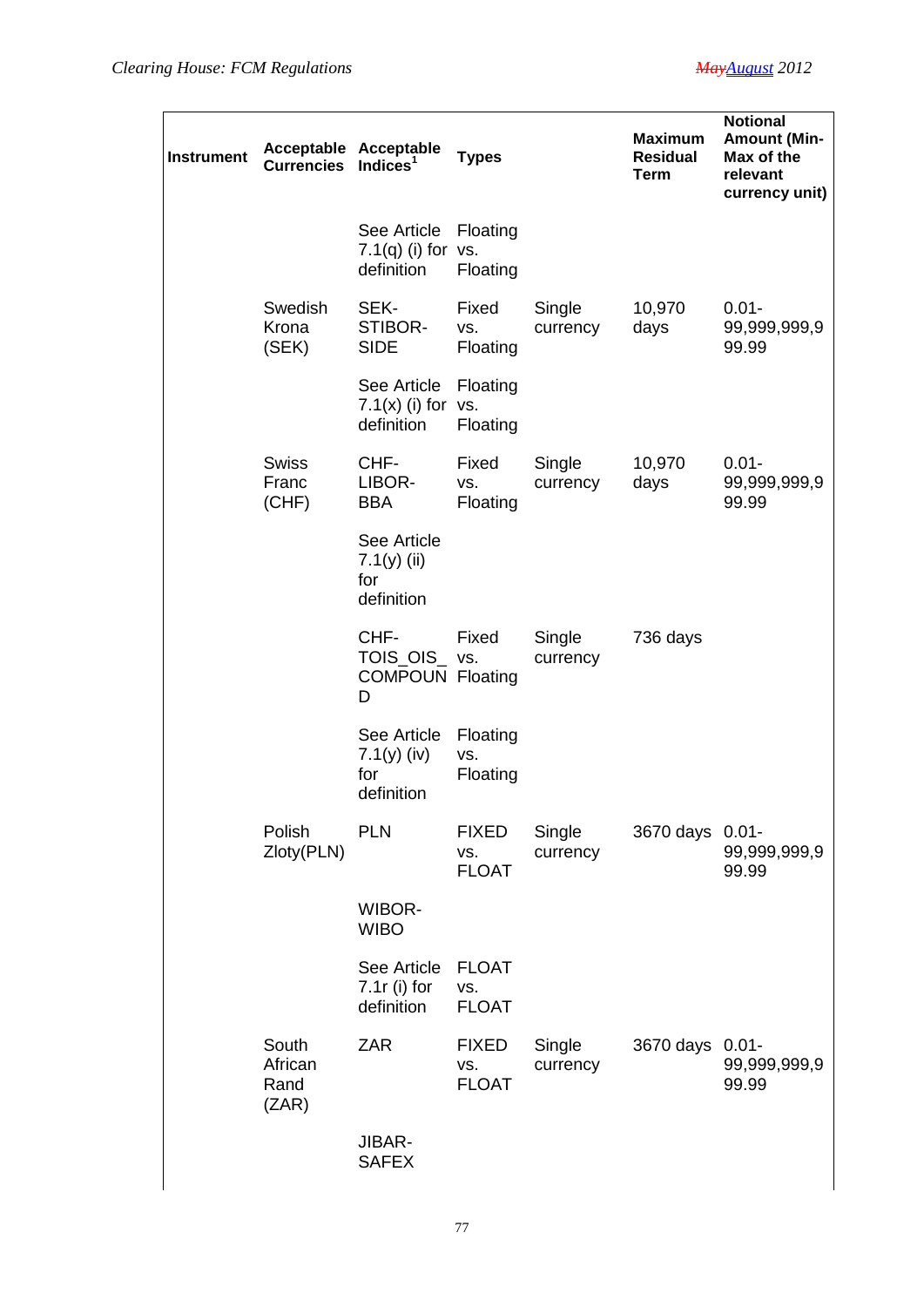| <b>Instrument</b> | Acceptable Acceptable<br>Currencies Indices <sup>1</sup> | <b>Types</b>        | <b>Maximum</b><br><b>Residual</b><br><b>Term</b> | <b>Notional</b><br><b>Amount (Min-</b><br>Max of the<br>relevant<br>currency unit) |
|-------------------|----------------------------------------------------------|---------------------|--------------------------------------------------|------------------------------------------------------------------------------------|
|                   | See Article FLOAT<br>$7.1v$ (i) for<br>definition        | VS.<br><b>FLOAT</b> |                                                  |                                                                                    |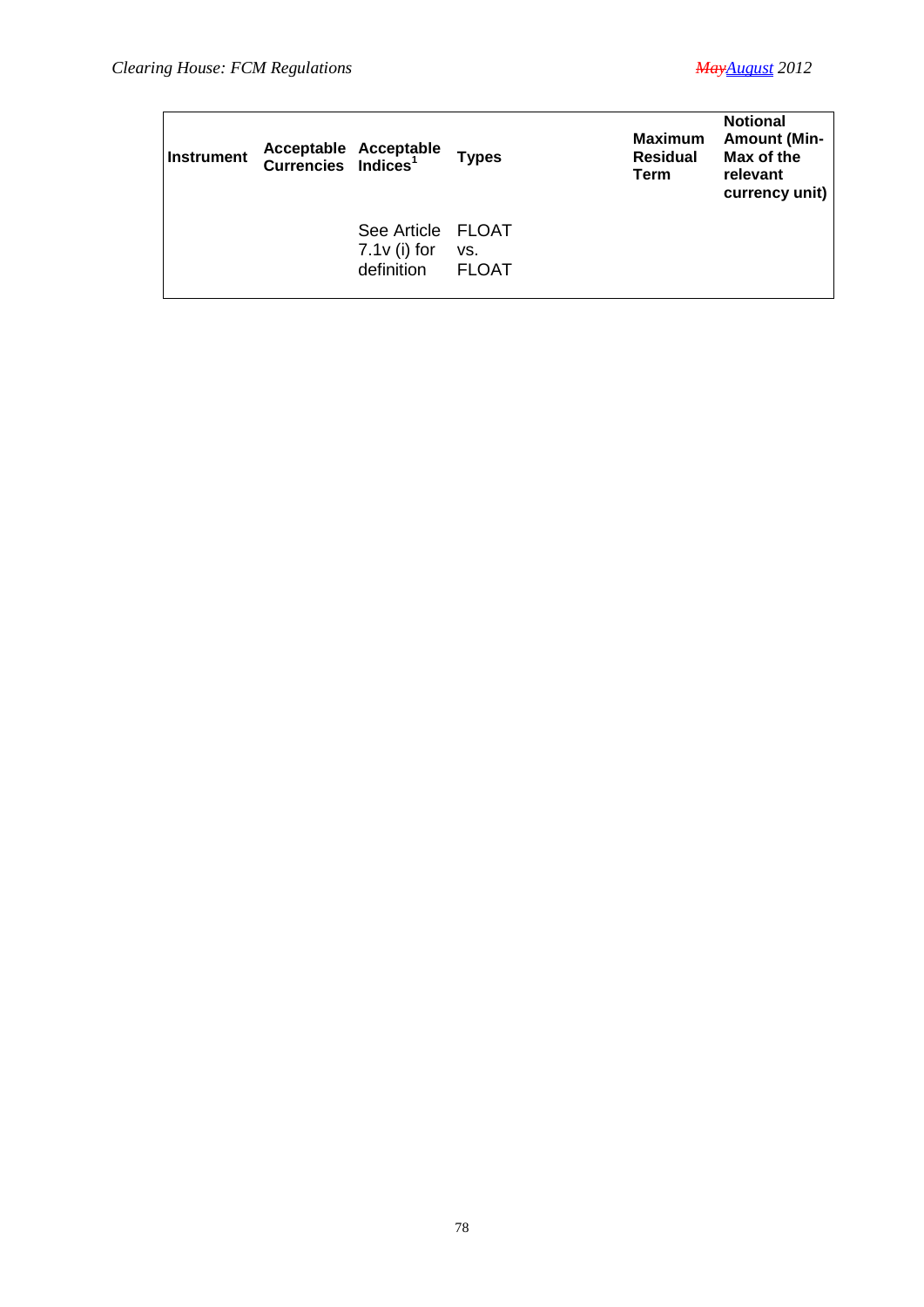**Exhibit B Certification** See Attached